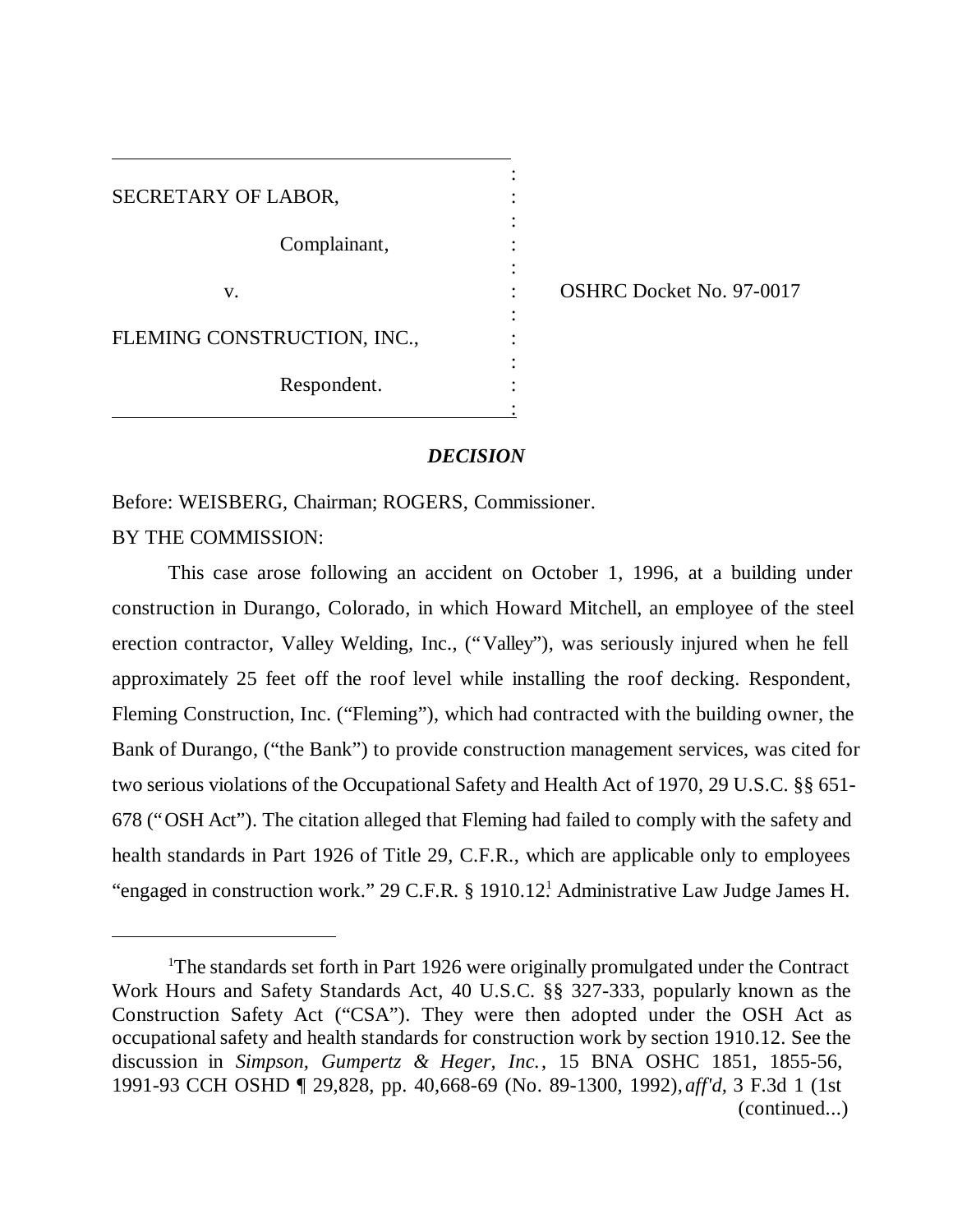Barkley concluded that Fleming was not engaged in construction work and accordingly vacated the citation. For the reasons that follow, we affirm.

## **FACTS**

# A. CONTRACTUAL AUTHORITY

In contracting for the construction of its building, the Bank chose not to use a general contractor. According to David Brown, vice-president of the Bank, Fleming was hired to oversee the erection of the building and ensure that construction would be completed at the specified price and on the specified date. Brown also stated that the Bank expected Fleming to deal with any health and safety issues, and the Bank retained an OSHA consultant, John Hardardt, to provide advice and assistance to Fleming with respect to OSHA requirements. Since the Bank contracted directly with each construction trade contractor as well as with Fleming, there was no contractual relationship between Fleming and any of the construction trade contractors.

 Fleming's contract, which was based on an American Institute of Architects ("AIA") form contract B801, entitled "Standard Form of Agreement Between Owner and Construction Manager *where the Construction Manager is NOT a Constructor*" (formatting in original), describes a number of services to be provided during various phases of the project. Fleming's tasks during the "pre-construction phase" included preparing cost estimates, reviewing design documents, developing a project schedule for approval by the owner and architect, arranging for professional services such as surveyors, developing bidding schedules and processing bids, and "provid[ing] recommendations and information to the Owner regarding the allocation of responsibilities for safety programs among the Contractors." During the construction phase, Fleming was obligated to provide overall contract administration, specifically "administrative,

 $\cdot$ <sup>1</sup>(...continued)

Cir. 1993).

<sup>2</sup>The Bank hired Hardardt after OSHA conducted an inspection during the initial excavation at the site and issued a citation.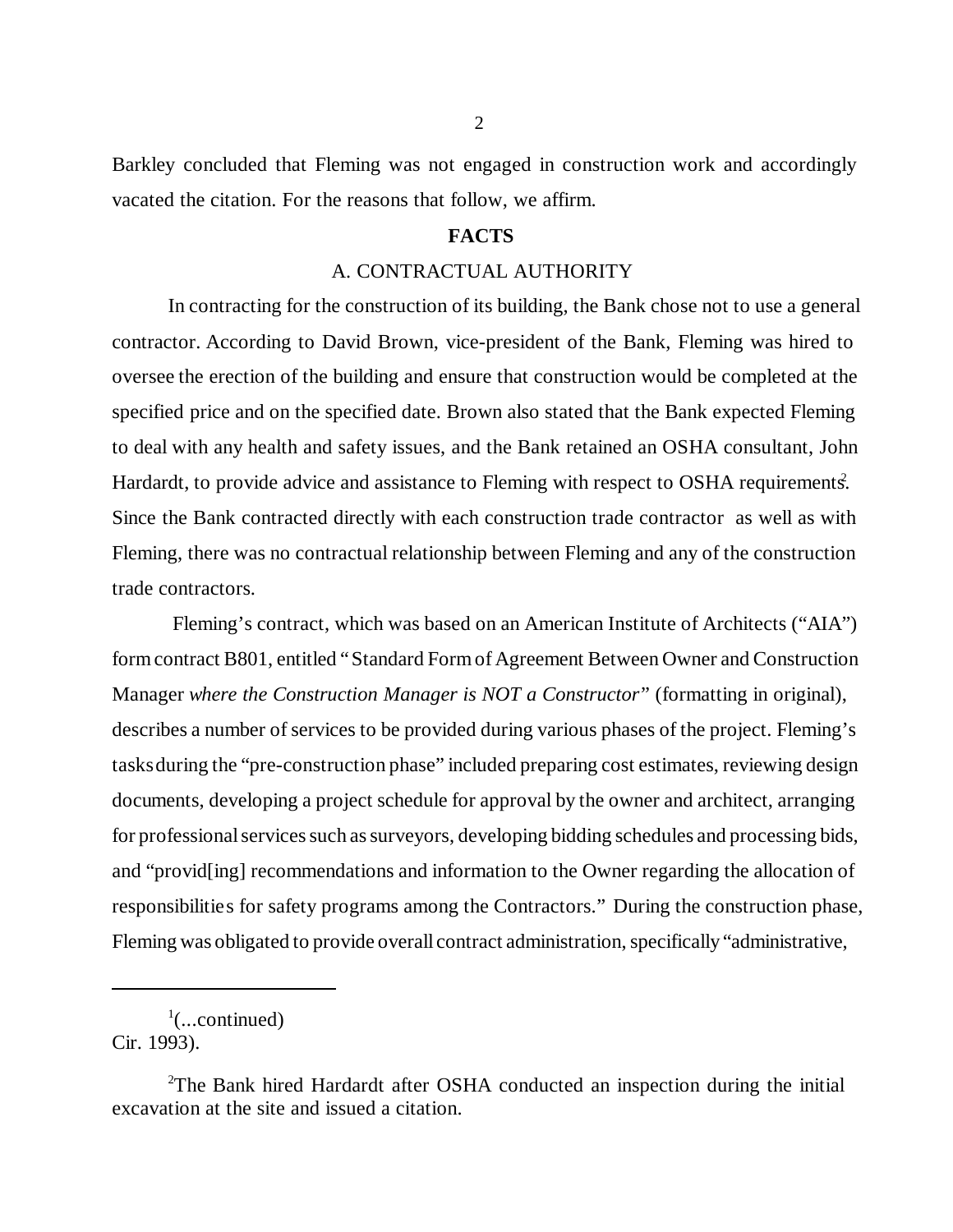management and related services to coordinate scheduled activities and responsibilities of the Contractors," to process contractor claims for payment, and to "review the safety programs developed by each of the Contractors for purposes of coordinating the safety programs with those of the other Contractors." In accomplishing these tasks, Fleming was subject to other provisions which indicate that its role was to report or give advice to the Bank and the building architect. For example, as part of monitoring the construction schedule, Fleming was required to recommend corrective action to the owner and architect in the event work fell behind schedule, to make recommendations to the architect and owner regarding requests for changes and prepare change orders if the architect and owner agreed, and to assist the architect in reviewing and evaluating claims.

Other contractual language limited the interaction between Fleming and the trade contractors. Fleming was required to "endeavor to obtain satisfactory performance" but was directed to " recommend courses of action to the Owner" when a trade contractor failed to fulfill its contractual duties. Another restriction stated that "the Construction Manager's responsibilities for coordination of safety programs shall not extend to direct control over or charge of the acts or omissions of the Contractors . . . ." Although Fleming was charged with responsibility for determining that the work of the trade contractors conformed to contract specifications, it could compel "additional inspection or testing of the Work" only "upon written authorization from the Owner." Similarly, Fleming was required to consult with the architect when "reject[ing] work which did not conform to the requirements of the Contract Documents." Finally, Fleming's contract stipulated that it "shall not have control over or charge of and shall not be responsible for construction means, methods, techniques, sequences or procedures, or for safety precautions and programs in connection with the Work of each of the Contractors," "shall not be responsible for a Contractor's failure to carry out the work in accordance with the respective Contract Documents," and "shall not have control over or charge of acts or omissions of the Contractors, Subcontractors, or their agents or employees."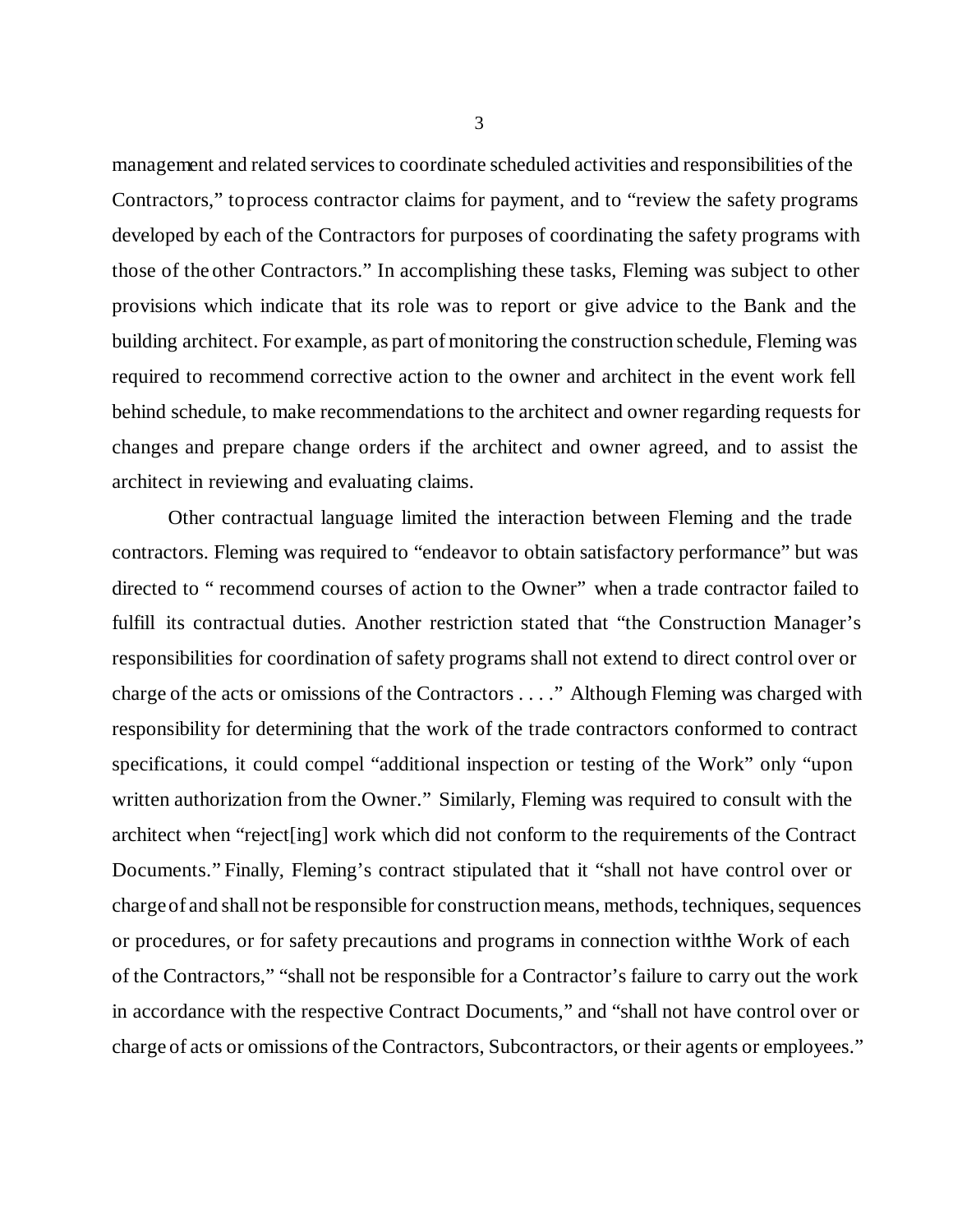Conversely, the construction trade contracts specifically reserved control over construction means and methods to the trade contractors, as well as providing that the contractors would be responsible for "initiating, maintaining, and supervising all safety precautions and programs." Although the construction trade contracts also contained a provision recognizing that Fleming as construction manager had authority to reject nonconforming work, these contracts elsewhere provided that the trade contractors would be responsible to the owner, the Bank, for the acts and omissions of their employees. Likewise, the contract specifically reserved to the Bank, not Fleming, the right to direct that work be stopped in the event a contractor failed to perform work in conformity with the contract or failed to correct work which did not comply with the contract.

Fleming's owner, Scott Fleming, testified that he had no authority to compel a contractor to comply with either a contract specification or a safety requirement but could only report such noncompliance to the Bank. Brown, as the Bank's representative, was on the worksite almost every day, and Mr. Fleming had frequent contact with him. Brown corroborated Mr. Fleming's testimony, stating that in the event a contractor refused to correct a safety hazard identified by Fleming, he would meet with both Fleming and the contractor. If the contractor continued to refuse to comply, it would be considered in violation of its contract with the Bank, and the Bank would terminate the contractor's contract. Brown also testified that if the only employees exposed were those of a contractor who was not in a position to correct the hazard, he or the Bank would not allow that contractor to continue to work in that area until the hazard was corrected.

#### B. FLEMING'S ACTIVITIES AT THE SITE

Although Brown said that he was speaking hypothetically because there had never been an instance of a contractor refusing to comply with a contractual or safety requirement, there was one situation in which the Bank interacted with trade contractors. Fleming requested a meeting with Brown to discuss whether the drywall contractor, San Juan Insulation and Drywall ("San Juan"), should be kept on the job because Mr. Fleming had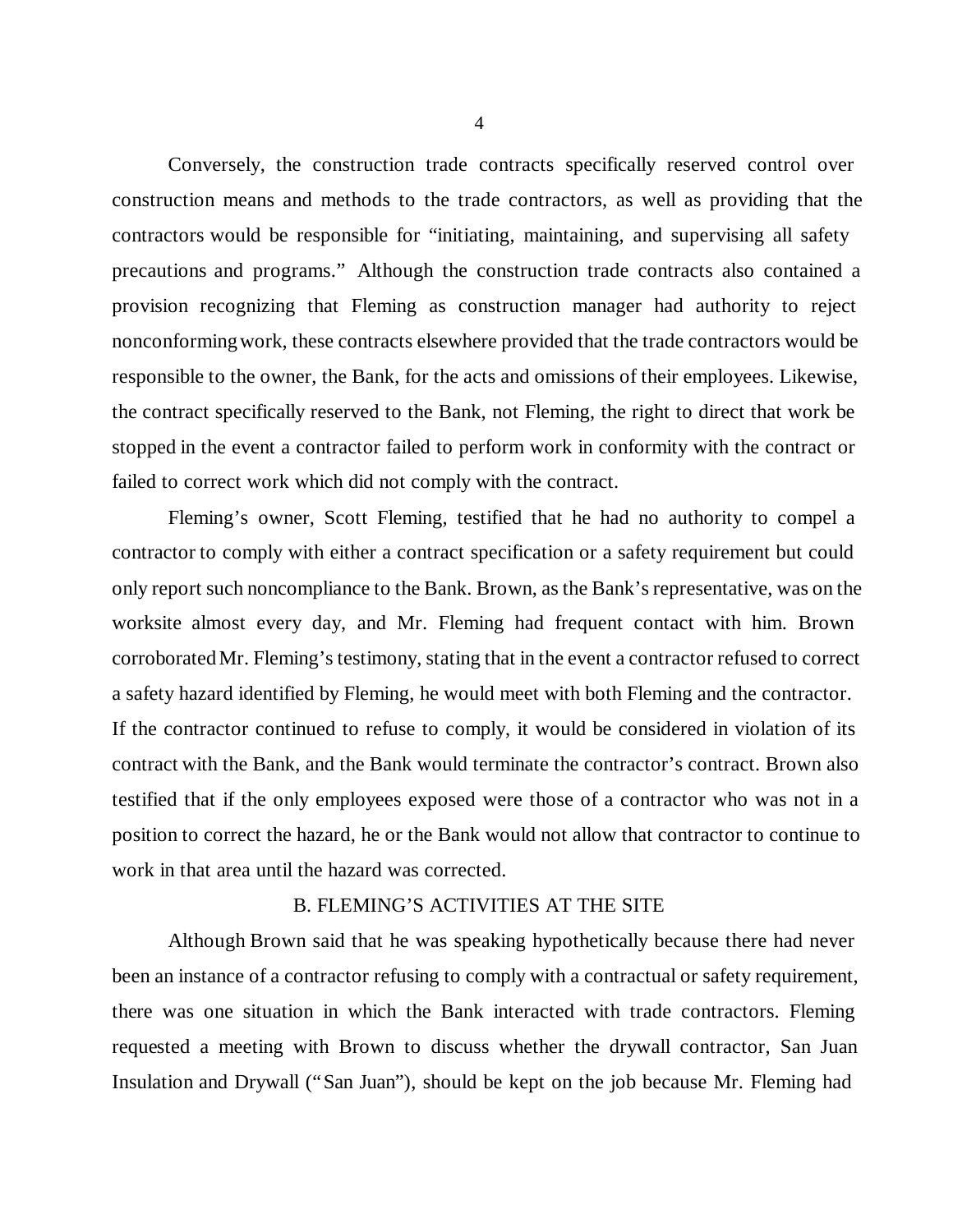determined that San Juan was not using the required grade of material. According to Brown, Fleming did not "undertake" to terminate the trade contract; Brown regarded their meeting as a recommendation of a course of action to the owner consistent with the provisions of Fleming's contract. Mr. Fleming also requested a copy of San Juan's safety program and received in response a document which did not contain any company name, making it impossible to verify whether the document was authentic. Mr. Fleming notified the Bank in writing of this discrepancy and requested the Bank to ask San Juan to provide its safety program.<sup>3</sup>

After Valley had placed decking on the second floor level, one level below the roof, the concrete contractor requested that perimeter protection be provided for its employees when they began the concrete pour. Mr. Fleming in response asked Valley to install stanchions to which Fleming attached a perimeter guard consisting of a synthetic nylon rope top rail and midrail.<sup>4</sup> Brown viewed this action as coming under Fleming's coordination responsibility inasmuch as there were a number of trades working on the second floor at the time and it was not clear which contractor had responsibility to provide fall protection.

A week prior to the accident, on September 24, Valley employees were at the roof level erecting steel beams on which the roof decking would be laid. Mr. Fleming asked the employees whether they should be protected from falls; they replied that fall protection was not required during steel erection work. Mr. Fleming subsequently discussed fall protection requirements with Johnny Reed, owner of Valley. Reed told Mr. Fleming that it was not possible for employees to tie off while working around the sheets of decking because no anchorages were available and that in any event it was hazardous to be tied off while

<sup>&</sup>lt;sup>3</sup>The issues Fleming raised with respect to San Juan were the only occasion in which Brown had to intervene with a trade contractor. The record does not indicate how the matters regarding San Juan were ultimately resolved.

<sup>4</sup> 29 C.F.R. § 1926.501 requires fall protection from "walking/working surfaces." Section 1926.502(b)(15) indicates that synthetic rope is an acceptable means of fall protection under this standard.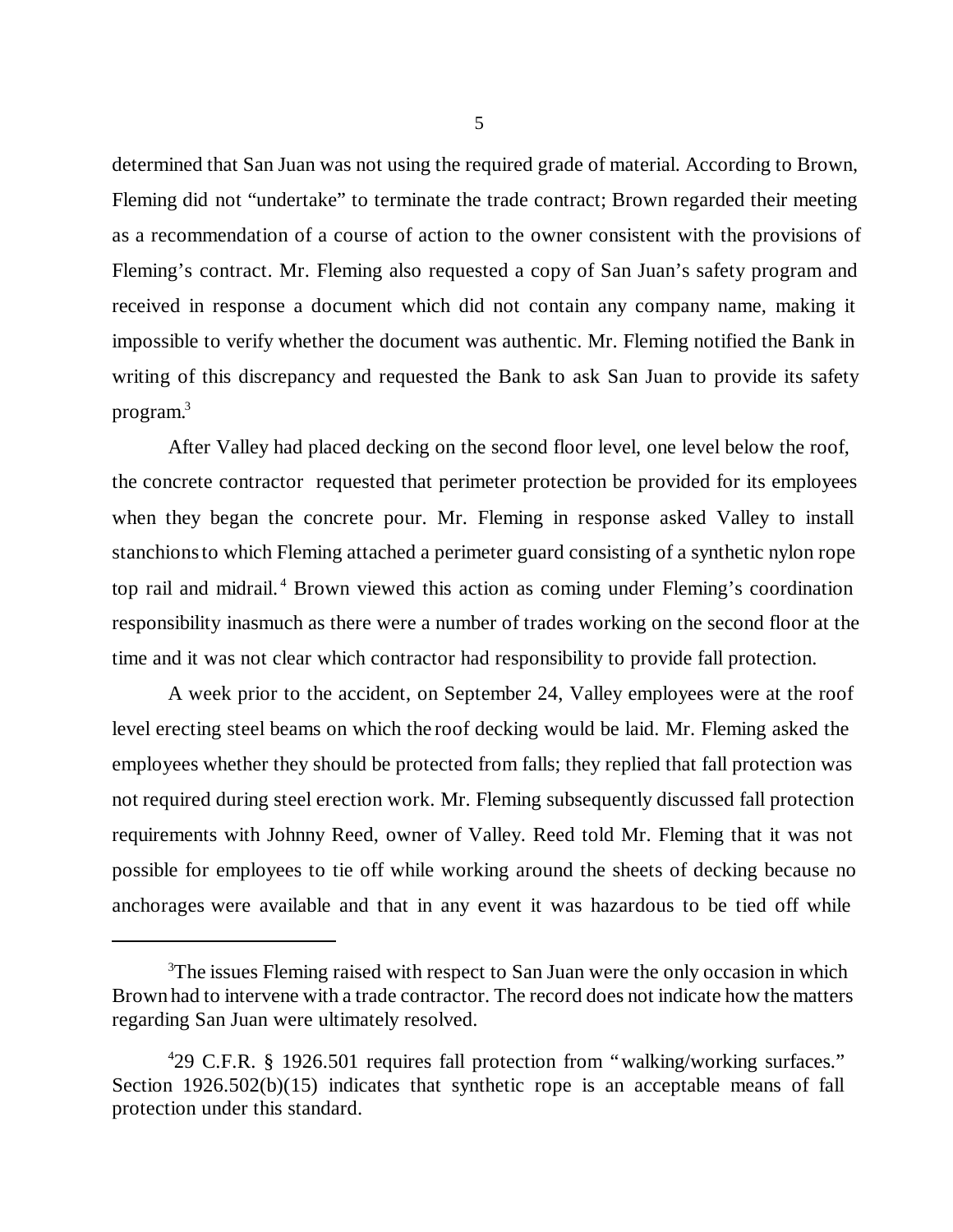spreading and tacking sheet steel. Mr. Fleming made no attempt to instruct or direct the roofers to provide fall protection.

#### **JUDGE'S DECISION**

In concluding that Fleming was not subject to the construction standards, Judge Barkley relied in part on *Simpson, Gumpertz & Heger, Inc.*, 15 BNA OSHC 1851, 1854, 1859, 1991-93 CCH OSHD ¶ 29,828, pp. 40,667, 40,672 (No. 89-1300, 1992), *aff'd,* 3 F.3d 1 (1st Cir. 1993), which involved an engineering company having a contract with the architect to perform design and consulting services at a construction site. The Commission held that employers who are not themselves engaged in construction work cannot be subjected to the construction standards unless they substantially supervise or otherwise directly control the actual performance of construction trade labor. Judge Barkley found the record clear that Fleming had no contractual responsibility for ensuring that safe working conditions were maintained at the site. He further found no evidence to show that, beyond the provisions of the pertinent contracts, Fleming either was delegated or assumed any role in determining the hazards that might exist at the site or in prescribing the content of the safety programs of the trade contractors.

The judge also cited the Commission's more recent precedent on the applicability of the construction standards, *CH2M Hill Central, Inc.*, 17 BNA OSHC 1961, 1995-97 CCH OSHD ¶ 31,303 (No. 89-1712, 1997), *appeal dismissed for lack of jurisdiction*, 131 F.3d 1244 (7th Cir. 1997), *decision on remand*, No. 89-1712 (ALJ,1998), *petition for review filed*, No. 98-3282 (7th Cir. Sept. 11, 1998). In*CH2M,* the Commission undertook a comprehensive review of the factors or elements on which the Commission had relied in its various cases on this issue. The Commission observed that in those cases finding the construction standards applicable to employers who did not perform trade labor, the employers in question all had general administrative and managerial responsibility for all matters pertaining to the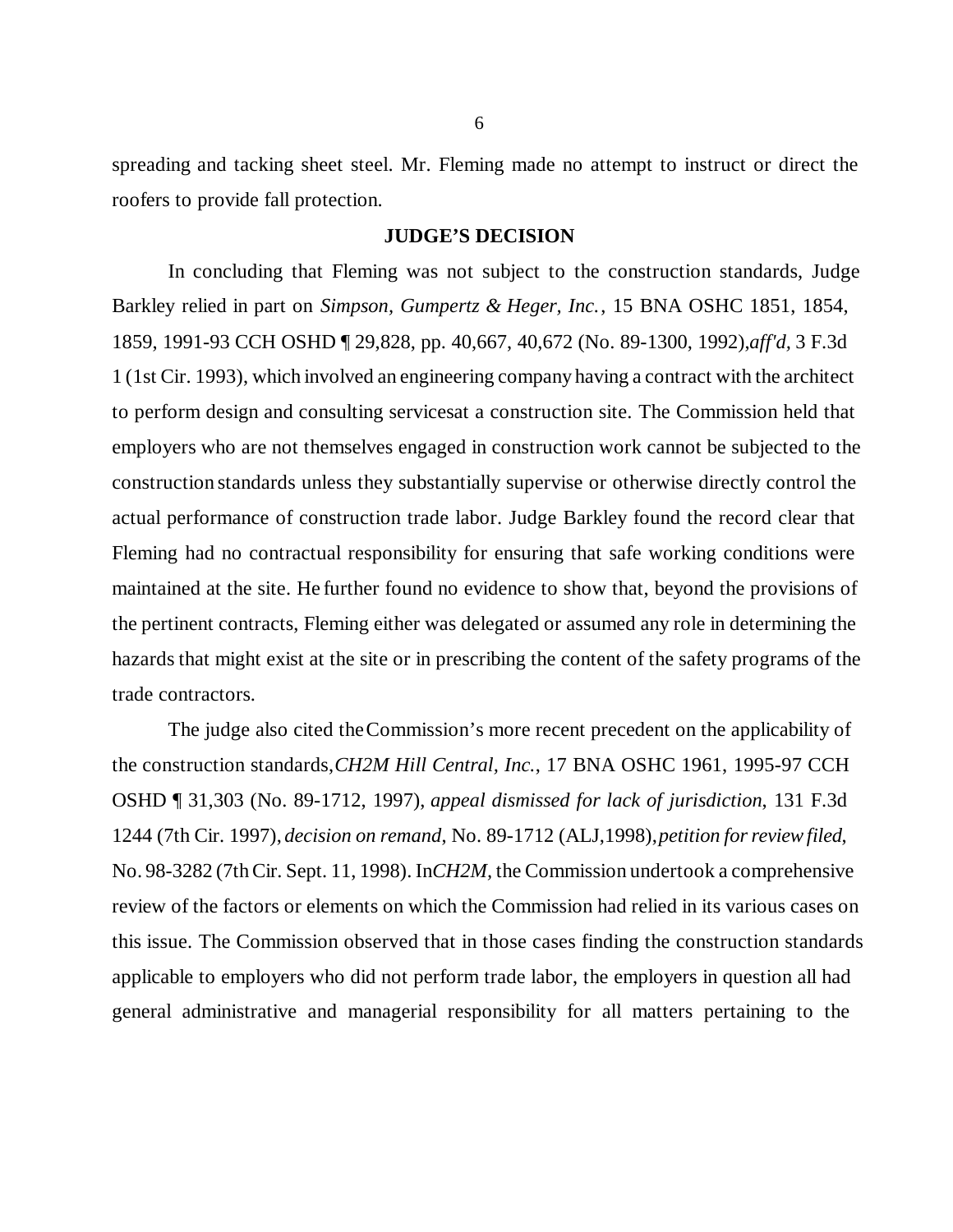construction project, including safety issues.<sup>5</sup> Conversely, the Commission noted, those employers which had been held not subject to the construction standards had only limited authority at the worksite and in particular were not empowered to direct or control the performance of construction work or to prescribe safety measures. *Id.* at 1969-70, 1972-73, 1995-97 CCH OSHD at pp. 44,079-80, 44,083. Accordingly, *CH2M* set forth a two-step test for determining whether an employer who does not provide construction trade labor nevertheless exercises sufficient supervisory authority over the work to come within the construction standards. The first element of the test is the extent to which the employer exercises what the Commission characterized as "far-reaching" or "global" authority for "diverse activities at the site." The second element is the degree to which the employer is empowered to direct or control the actions of the trade contractors*Id*. at 1970, 1995-97 CCH OSHD at p. 44,080.<sup>7</sup>

6 *Skidmore, Owings & Merrill*, 5 BNA OSHC 1762, 1977-78 CCH OSHD ¶ 22,101 (No. 2165, 1977), and *Simpson, Gumpertz*.

<sup>7</sup>In *CH2M*, the Commission concluded that the Secretary had met her burden to establish the applicability of the construction standards under these two criteria. After CH2M filed a petition for review, the Secretary argued to the Seventh Circuit that the petition was premature since the Commission had not as yet issued an order disposing of the citations or otherwise meeting the requirements for judicial review set forth in 29 U.S.C. § 660. While the court concurred with the Secretary and dismissed the petition for lack of jurisdiction, the court's order appears to misconstrue the Commission's holding. The court characterized the Commission as having held that if the specified criteria are satisfied, architects, engineers, and similar professionals "should be treated as joint employers with the firms actually carrying out the construction" and "as joint employers with the general contractors." *CH2M Hill Central, Inc. v. Herman*, 131 F.3d 1245, 1247 (7th Cir. 1997). However, neither *CH2M* (continued...)

<sup>5</sup> In chronological order, these cases are *Bechtel Pwr. Corp.*, 4 BNA OSHC 1005, 1975-76 CCH OSHD ¶ 20,503 (No. 5064, 1976), *aff'd per curiam*, 548 F.2d 248, 4 BNA OSHC 1963 (8th Cir. 1977)*; Bertrand Goldberg Assocs.*, 4 BNA OSHC 1587, 1976-77 CCH OSHD ¶ 20,995 (No. 1165, 1976); *Cauldwell-Wingate Corp.*, 6 BNA OSHC 1619, 1978 CCH OSHD ¶ 22,729 (No. 14260, 1978); and *Kulka Constr. Management Corp.*, 15 BNA OSHC 1870, 1991-93 CCH OSHD ¶ 29,829 (No. 88-1167, 1992).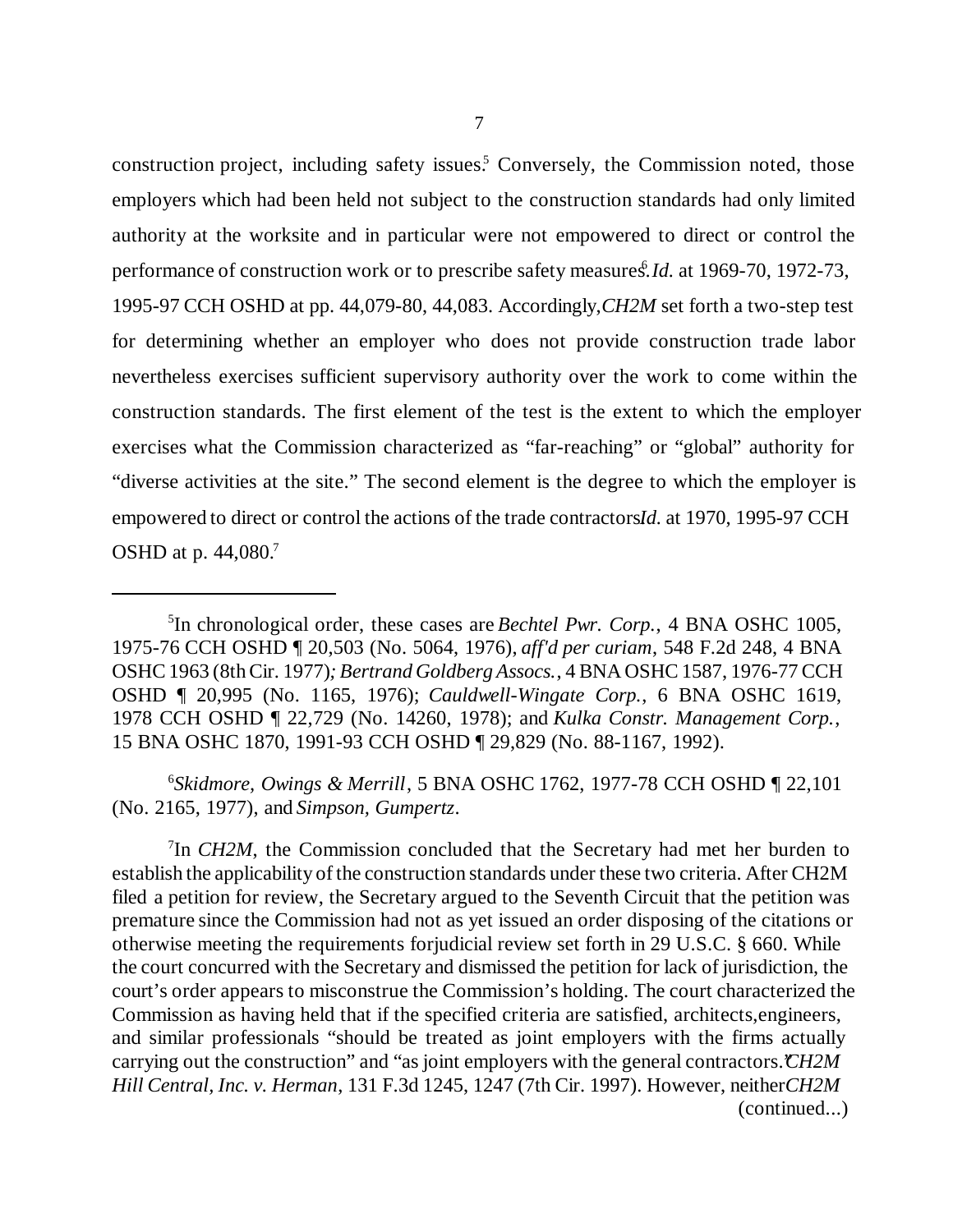In applying *CH2M* here, Judge Barkley concluded that Fleming did not possess the "global" responsibilities that characterized the employer in that case. Specifically, unlike CH2M, the judge found that while Fleming was contractually responsible for coordinating safety programs, it had no authority to direct the safety programs of the trade contractors, nor did it investigate the hazards to which employees of trade contractors might be exposed or determine the content of the contractor's safety program. The judge regarded the employment of Hardardt to be corroborative of this relationship because he found that Hardardt rather than Fleming was responsible for ascertaining whether the trade contractors were in compliance with OSHA standards and that Fleming's role was as a "conduit" for relaying Hardardt's concerns, on behalf of the Bank as the owner, to the responsible contractors.

While the judge found that Fleming had taken "an active part" in abatement of the fall hazard on the second floor level, he construed Fleming's actions in response to a request by

 $7$ (...continued)

nor any other Commission precedent to date regarding the applicability of the construction standards to non-trade employers has been predicated on a doctrine of joint employer liability. Rather, the Commission has consistently regarded such employers as separate and distinct entities, and it has evaluated the applicability of the construction standards in terms of the individual employer's own responsibility for achieving safe working conditions at the worksite as shown on the facts of the case. See the discussion in*Simpson, Gumpertz*, 15 BNA OSHC at 1859, 1991-93 CCH OSHD at p. 40,672, regarding the allocation of supervisory authority at multi-employer construction worksites.

We also note for purposes of clarification that the Commission did not remand in *CH2M* "to determine whether Hill met [the criterion] for *de facto* control and, if so, whether it should be deemed responsible for the violations under the Commission's approach to multiemployer worksites." 131 F.3d at 1245. On the contrary, the Commission's decision quite clearly resolved the question of CH2M's de facto control and its accompanying responsibility for safe working conditions on the existing record. As the Commission stated, "in terms of its de facto actions, CH2M effectively was the nerve center through which means were developed and implemented for allowing the work to be conducted in the light of a major safety hazard for a tunneling operation, the presence of methane gas." 17 BNA OSHC at 1973-74, 1995-97 CCH OSHD at p. 44,084.Our remand was for further proceedings on the merits of the alleged violations inasmuch as the administrative law judge had made no findings or conclusions of law on those matters.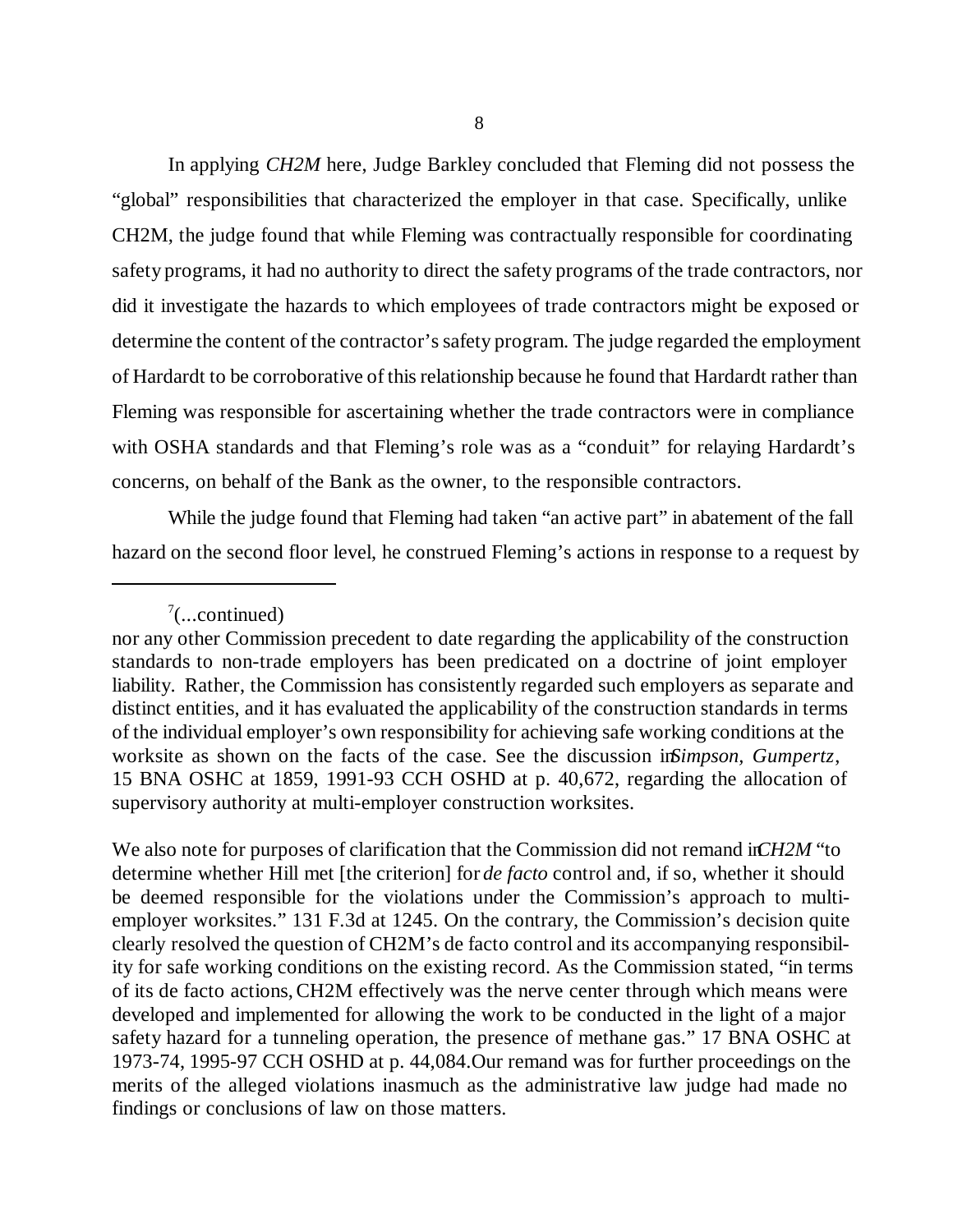the concrete contractor as consistent with Fleming's contractual role as a "coordinator" of safety programs. The judge also found the facts here analogous to those in a companion case to *CH2M*, *Foit-Albert Assocs., Architects & Engrs., P.C.*, 17 BNA OSHC 1975, 1978-79, 1995-97 CCH OSHD ¶ 31,299, p. 43,995 (No. 92-654, 1997), in which an engineering company informed trade contractors and the general contractor of safety hazards it had observed during the course of work inspections required by its contract. The Commission held that by warning contractors of safety hazards observed during the course of worksite inspections or otherwise making known its concerns about safety the engineering company "did not manifest the ability to control or direct matters of safety" and therefore concluded that its activities "did not arise to the level of supervisory responsibility for the implementation of safety measures and safety precautions at the site."

## **DISCUSSION AND ANALYSIS**

Although we agree with Judge Barkley that Fleming did not exercise sufficient supervisory authority over construction work to subject it to the construction standards, we reach this conclusion through somewhat different reasoning than he does. In particular, we disagree in part with the judge's application of our decision in *CH2M*. The facts clearly establish that Fleming had overall contractual authority for all aspects of the project management. In terms of the breadth and scope of the functions which Fleming contracted to perform, its role at the site was not appreciably different from that of the employers in the other cases discussed in *CH2M* whom the Commission found to have "broad administrative and coordination responsibility." As discussed at length in *CH2M*, involvement in the design of the project and the bidding process, administration and coordination of the construction work, inspection for conformity to contract specifications, certification of work for payment, processing of change orders, and monitoring the schedule and maintaining job progress are all indicia of what the Commission termed in that decision "far-reaching or global responsibility for diverse activities at the site." 17 BNA OSHC at 1968-70, 1995-97 CCH OSHD at pp. 44,078-80. The judge based his conclusion that Fleming did not meet this

9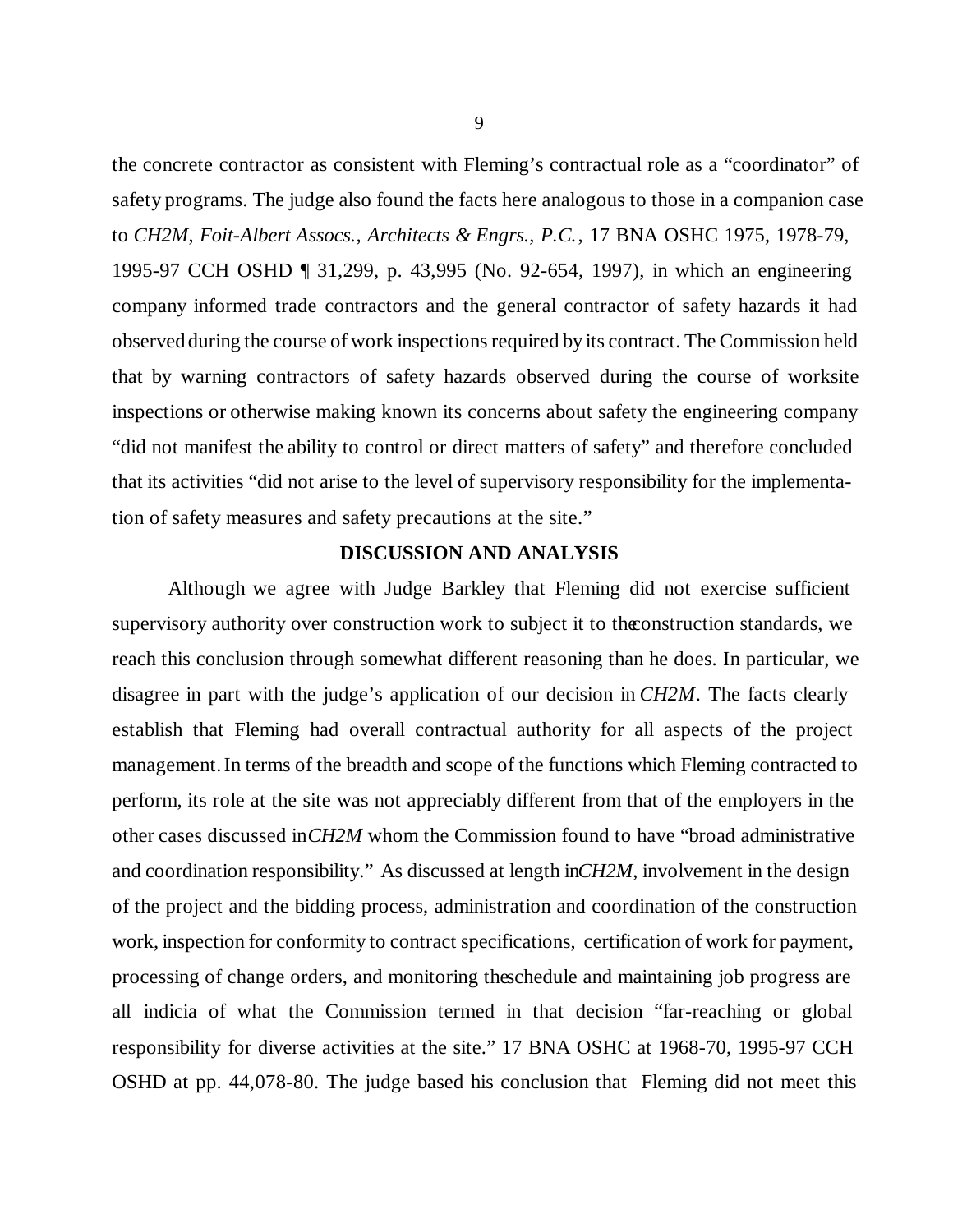criterion on his findings that Fleming did not have responsibility for contractor safety programs or for the implementation of safety measures at the site. In so doing, the judge misinterpreted *CH2M*. The "global" or overall authority test is not limited to authority to address safety issues. Rather, that test refers to overall managerial responsibility for a wide variety of the tasks necessary for completion of the project. In our view Fleming possessed such contractual authority and therefore satisfies the first part of the *CH2M* test.

We turn now to the second element, the extent to which Fleming had authority to specifically direct or control the actual performance of the construction work. Our prior case law, as more fully explicated in *CH2M*, sets forth a number of criteria for determining whether a non-trade employer's authority to direct or control is sufficient to support the conclusion that it exercises supervision over construction work. We agree with Fleming that its contractual authority lacks those indicia of direction or control on which the Commission has relied in those cases in which the Commission has found the construction standards applicable. For instance, unlike the employers in *Bechtel Pwr. Corp.*, 4 BNA OSHC 1005, 1975-76 CCH OSHD ¶ 20,503 (No. 5064, 1976), *aff'd per curiam*, 548 F.2d 248, 4 BNA OSHC 1963 (8th Cir. 1977)*; Bertrand Goldberg Assocs.*, 4 BNA OSHC 1587, 1976-77 CCH OSHD ¶ 20,995 (No. 1165, 1976), Fleming had no authority to stop work. Fleming's authority with respect to both project scheduling and approval of work and changes to the work is also considerably less than that of the employer in *CH2M.* In that case, the cited engineering company had authority to reject defective work when in its judgment such rejection would be necessary to ensure compliance with contract specifications, was empowered not only to "interpret" scheduling requirements but also to "enforce" measures necessary to maintain the project schedule, could on its own volition order certain changes in the work, and had the authority to direct that questioned work be examined and corrected. Fleming's responsibility in these areas, however, was to act solely in an advisory capacity with respect to the owner, the Bank, and the building architect. For instance, Fleming was authorized only to *document* the project schedule; if the schedule could not be met, Fleming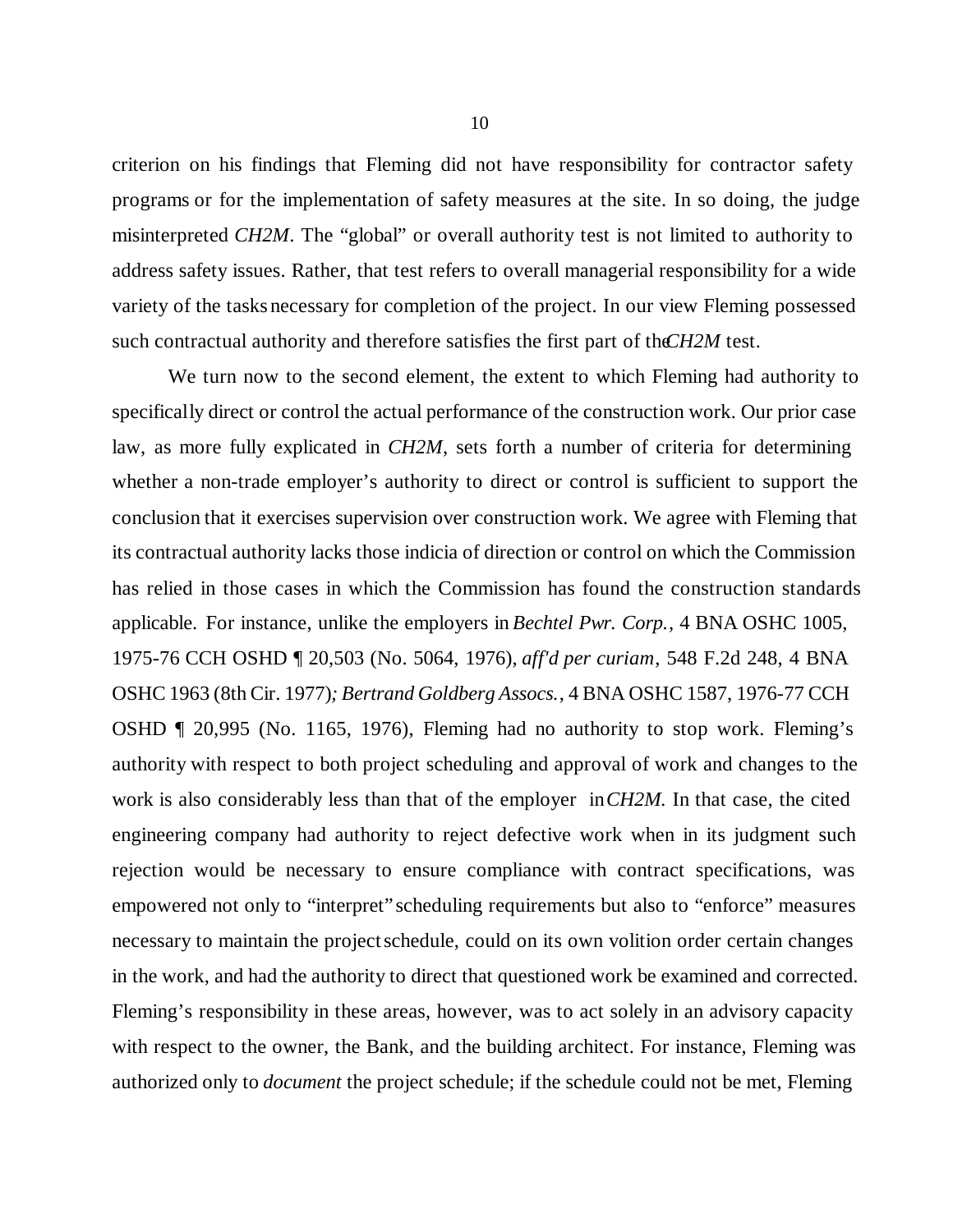would simply "recommend" corrective measures to the owner and architect. Likewise, Fleming had no unilateral right to require the examination of questioned work but could only do so with the consent of the owner, and Fleming was required to consult with the architect prior to rejecting any nonconforming work.<sup>8</sup>

The facts in this case are also distinguishable from those in our precedents where we found non-trade employers subject to the construction standards based either on contractual authority to require the implementation of safety measures at a construction site or the exercise of such or similar authority in the actual course of their performance of their duties. In *Kulka Constr. Management Corp.*, 15 BNA OSHC 1870, 1873, 1991-93 CCH OSHD ¶ 29,829, p. 40,686 (No. 88-1167, 1992), on which the Secretary relies, the Commission found that the cited employer, a construction manager, had a "general contractual obligation to provide for the institution of safety measures and safety programs," including the task of reviewing the substance of contractor safety programs as part of its contractual duty to coordinate those programs.<sup>9</sup> Similarly, the duties of the employer in *CH2M* included

(continued...)

<sup>&</sup>lt;sup>8</sup>We recognize, as Fleming observes in its brief, that the trade contractors had exclusive responsibility for construction means and methods and that Fleming was contractually precluded from exercising control over the acts or omissions of the contractors. However, authority over the actual methods by which the trade contractors perform their work is not the determining factor in deciding whether a non-trade employer exercises sufficient supervision over construction work to be considered subject to the construction standards. Indeed, as the Commission noted in *CH2M*, construction managers customarily do not have "means and methods" authority, and in those cases where the Commission held the construction standards applicable, the employers in question did not exercise such authority. 17 BNA OSHC at 1971, 1995-97 CCH OSHD at p. 44,081.

<sup>9</sup> In reaching this finding, the Commission relied on the testimony of Kulka's representatives at the site as well as inferences from the record as a whole and determined that the owner of the building under construction intended Kulka to exercise direct control over both the implementation of safety measures and the content of the contractor's safety programs. The Commission did not address whether Kulka's contract expressly gave it responsibility for those matters.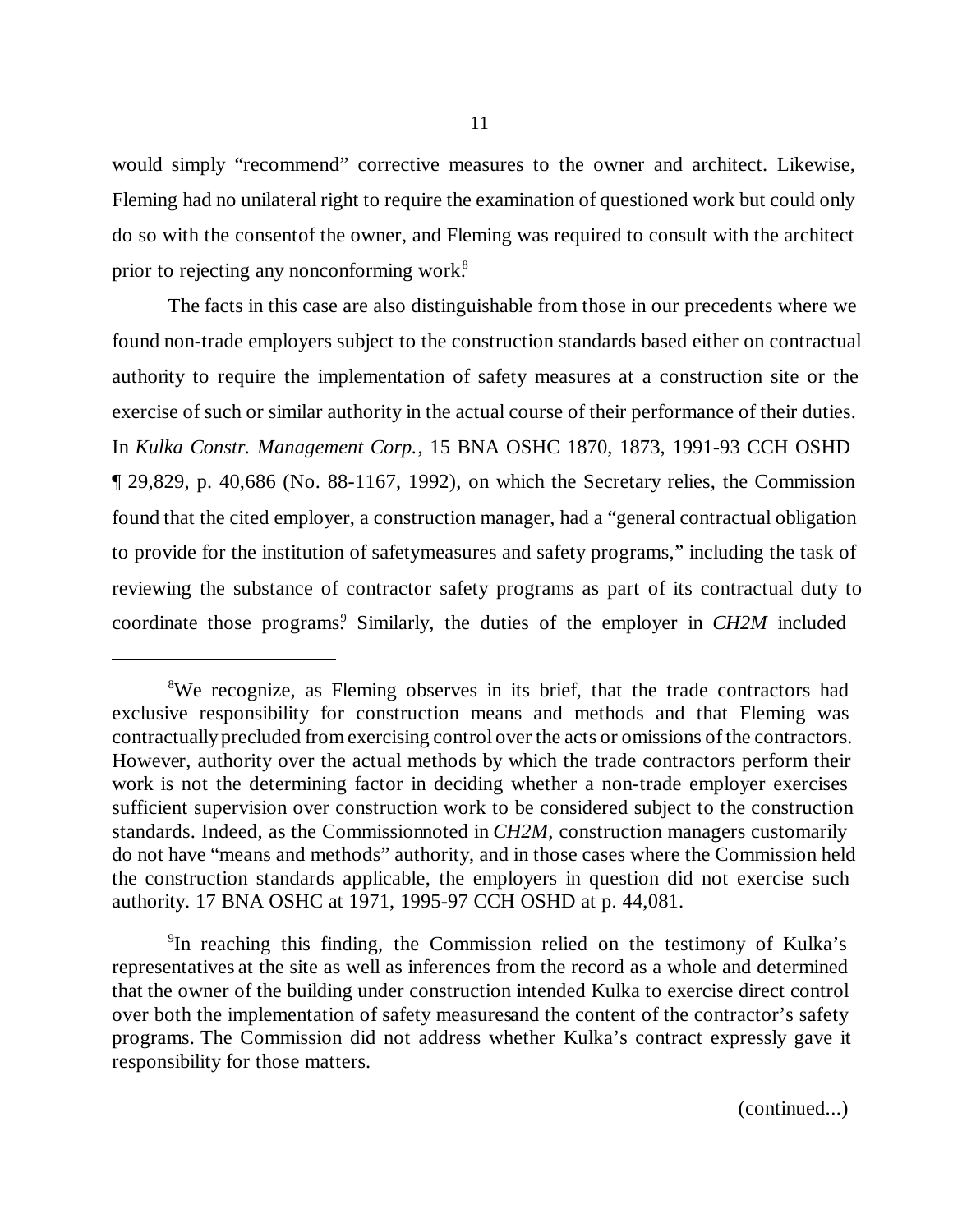investigating and identifying hazards to which employees of trade contractors might be exposed and preparing language for contract modifications incorporating safety precautions to be taken by the trade contractors as hazards were identified.<sup>10</sup> This authority included the obligation to review and approve the safety programs developed by the trade contractors as part of their compliance with the contract modifications. On the other hand, there is no evidence that Fleming would prescribe safety measures for the worksite or examine safety programs for either content or substantive adequacy in the course of performing its contractual obligations to inspect the work and to "coordinate" the safety programs of the trade contractors.<sup>11</sup> *See Foit-Albert*, 17 BNA OSHC at 1979, 1995-97 CCH OSHD at p. 43,995 (merely making known concerns about safety does not demonstrate an ability to

<sup>10</sup>The construction project involved in *CH2M* was an extremely large and complex water pollution abatement facility in which the hazards related to the generation of potentially harmful gases arising from certain geologic formations. The cited engineering company used its specialized skills and knowledge to advise the trade contractors of the incidence of these hazards and the proper safety precautions to prevent or reduce the risk of injury to employees. The facts of that case are obviously very much different from those presented here, where the issue is protection of employees from hazards commonly found on building construction sites and requiring little if any specialized expertise to detect or correct.

<sup>11</sup>The Secretary contends that Mr. Fleming brought to the Bank's attention the "complete inadequacy" of contractor San Juan's safety program. However, the record is clear that Mr. Fleming considered that program deficient not because of its substantive content but because the program he was given contained no information identifying it as the safety program of San Juan as opposed to the program of some other contractor.

<sup>9</sup> (...continued)

We make the same observation with respect to contractual responsibility for safety precautions and safety programs as we do regarding contractual authority over construction means and methods. We do not suggest that we consider the presence or absence of that responsibility in the contract to be dispositive of the question of whether the construction standards apply. In fact, the contract describing the duties of the employer in *CH2M*, whom we held subject to the construction standards, contains a provision similar to that in Fleming's contract disavowing responsibility for safety precautions and safety programs undertaken by the trade contractors. As our decision here indicates, we rely on other indicia of lack of supervisory authority.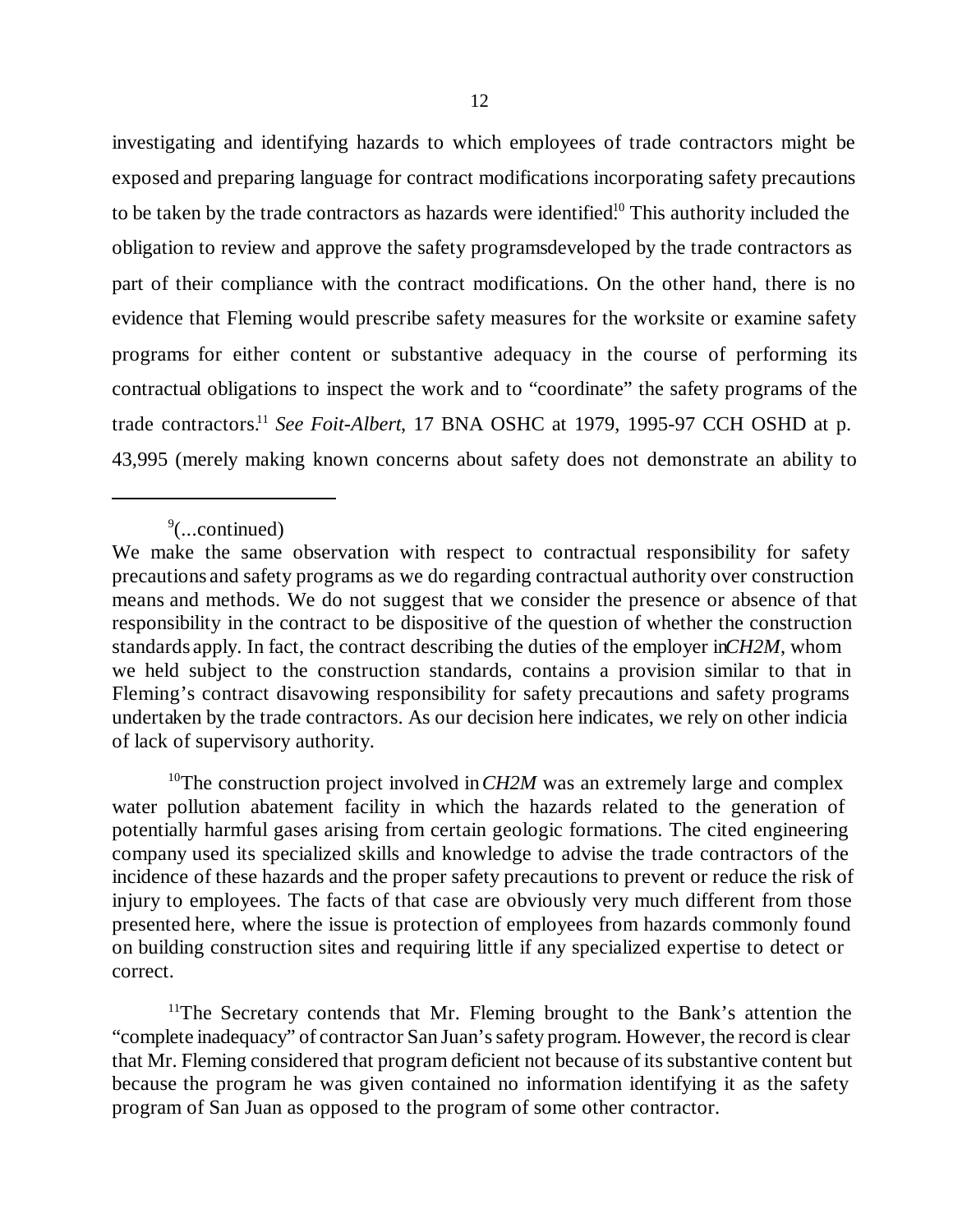control or direct matters of safety). Moreover, Fleming was not empowered to compel compliance by contractors even in those areas for which it had contractual responsibility. Both Mr. Fleming and Brown testified that matters of enforcement would be referred to the owner, the Bank, for it to resolve. Thus, while Valley was evidently willing to install stanchions for perimeter protection on the second floor at Fleming's request, in other situations where issues of conformity to contract specifications and safety program coordination arose with respect to a trade contractor, San Juan, the Bank was required to intercede to enforce compliance. *See CH2M*, 17 BNA OSHC at 1973, 1995-97 CCH OSHD at p. 44,084 (relying on record "which illuminates specifically how safety concerns and safety issues were resolved in actual practice on the worksite in question").

On these facts, and for the reasons stated, we agree with the judge that Fleming did not control or direct construction activities or the implementation of safety measures to an extent sufficient to support a conclusion that it substantially supervised the performance of construction work at the site. We therefore affirm his decision vacating the Secretary's citation.

 $\sqrt{s/2}$ 

Stuart E. Weisberg Chairman

 $\sqrt{s/}$ 

Dated: April 16, 1999 Commissioner

Thomasina V. Rogers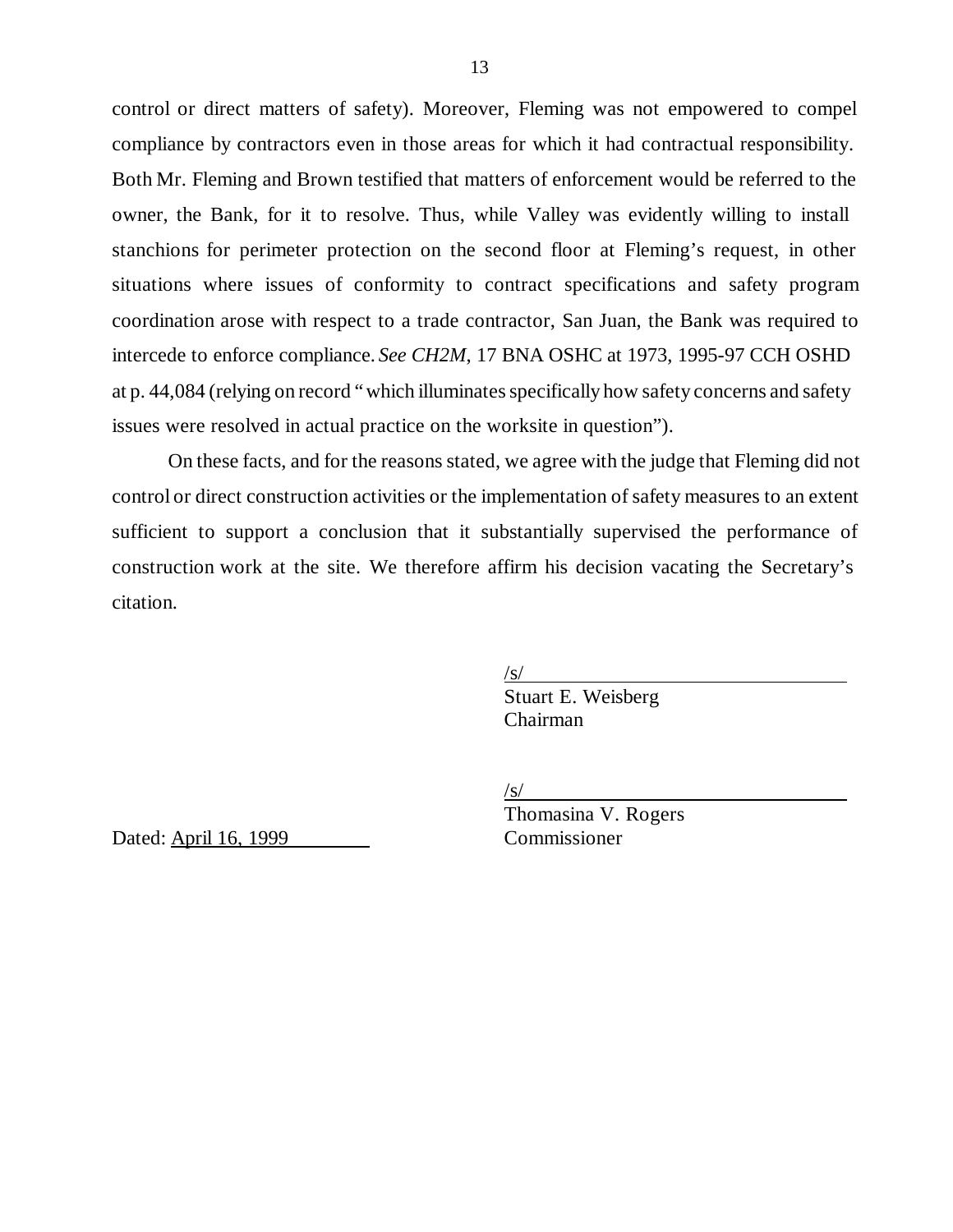#### SECRETARY OF LABOR,

Complainant,

## v. 6. OSHRC DOCKET NO. 97-0017

FLEMING CONSTRUCTION, INC.,

Respondent.

#### APPEARANCES:

For the Complainant: Tobias B. Fritz, Esq., Office of the Solicitor, U.S. Department of Labor, Kansas City, Missouri

For the Respondent: Daniel A. Gregory, Attorney at Law, Durango, Colorado

Before: Administrative Law Judge: James H. Barkley

#### **DECISION AND ORDER**

This proceeding arises under the Occupational Safety and Health Act of 1970 (29 U.S.C. Section 651 *et seq.*; hereafter called the "Act").

Respondent, Fleming Construction Company (Fleming), at all times relevant to this action maintained a place of business at the Bank of Durango, 128 Sawyer, Durango Colorado, where it was engaged in construction management. Respondent admits it is an employer engaged in a business affecting commerce and is subject to the requirements of the Act.

On October 10, 1996 the Occupational Safety and Health Administration (OSHA) initiated an investigation of an October 1, 1996 accident in which a steel worker employed by Valley Welding fell more than 25 feet from an unguarded second story roof at the Bank of Durango work site (Tr. 19-22). As a result of that inspection, Fleming, the site construction manager, was issued citations alleging violations of the Act together with proposed penalties. By filing a timely notice of contest Fleming brought this proceeding before the Occupational Safety and Health Review Commission (Commission).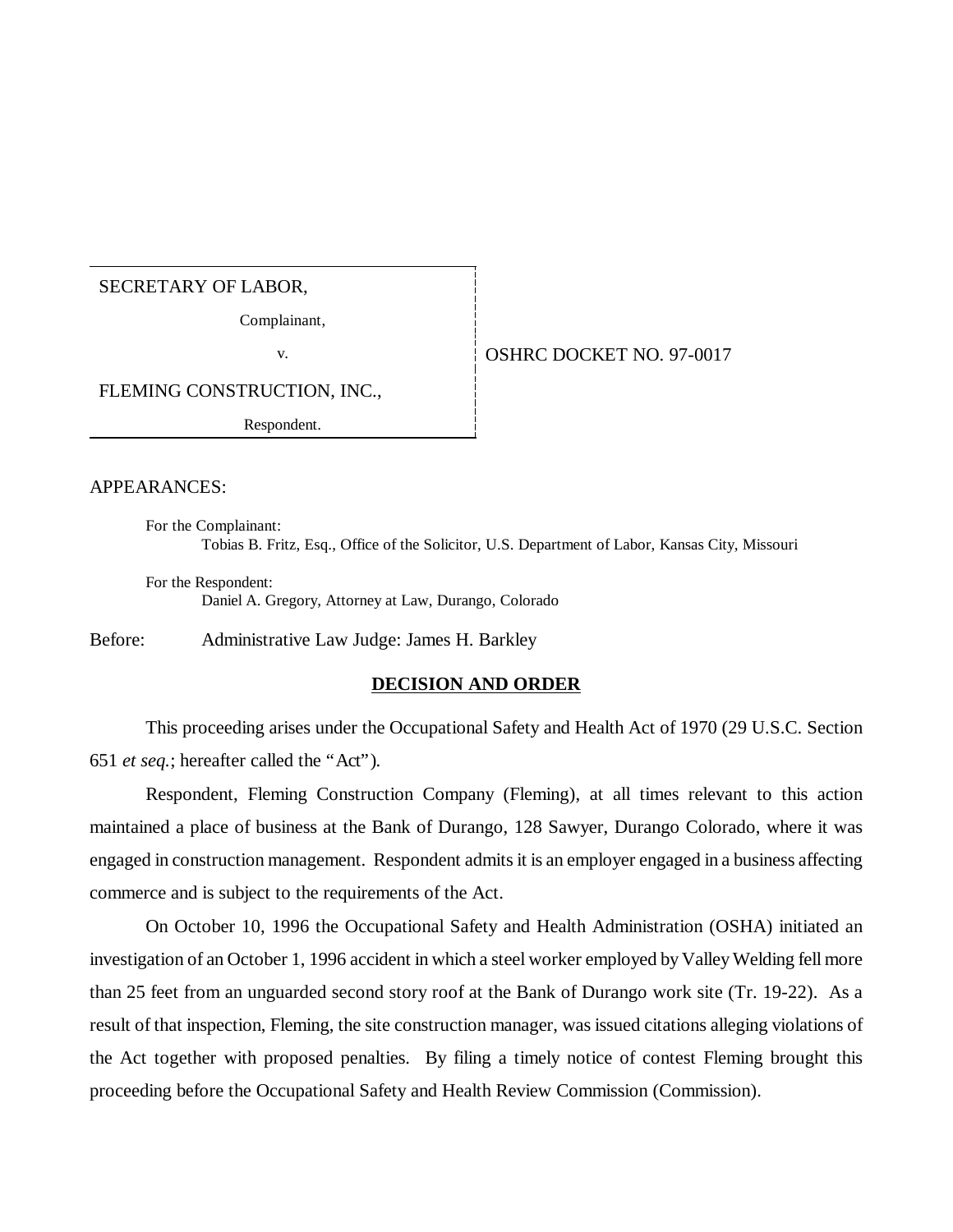On July 9, 1997, a hearing was held in Durango, Colorado. The parties have submitted briefs on the issues and this matter is ready for disposition.

# **Alleged Violations**

Serious citation 1, item 1 alleges:

29 CFR 1926.21(b)(2): The employer did not instruct each employee in the recognition and avoidance of unsafe condition(s) and the regulation(s) applicable to his work environment to control or eliminate any hazard(s) or other exposure to illness or injury:

(a) At the Bank of Durango, 128 Sawyer, Durango, CO: Fleming Construction, Inc. as the controlling contractor, did not ensure sub-contractor's employees were trained in recognition and avoidance of unsafe conditions while involved in steel erection activities working at heights exceeding 25 feet.

Serious citation 1, item 2 alleges:

29 CFR 1926.105(a): Safety nets were not provided when workplaces were more than 25 feet above the ground or water surface, or other surface(s) where the use of ladders, scaffolds catch platforms, temporary floors, safety lines, or safety belts was impractical:

a) At the Bank of Durango, 128 Sawyer, Durango, CO: Fleming Construction, Inc. as the controlling contractor, did not ensure sub-contractor's employees were protected from falls while involved in steel erection activities and working at heights exceeding 25 feet.

## *Facts*

The steel worker involved in the October 1, 1996 accident was an employee of Valley Welding, a structural steel contractor (Tr. 75). Valley Welding had no contractual relationship with the Respondent, Fleming Construction (Tr. 75).

During the relevant period, Fleming was employed as the construction manager for the Bank of Durango project (Tr. 47, 174). Fleming's contract required that it inspect the work of the contractors for conformity with their contracts, but specifically stated that it should not have control over construction means or methods or over safety precautions or procedures (Tr. 182; Exh. R-1, 2.3.13, 2.3.15). Specifically, in regard to safety matters, the contract states:

The Construction Manager shall review the safety programs developed by each of the Contractors for purposes of coordinating the safety programs with those of the other Contractors. The Construction Manager's responsibilities for coordination of safety programs shall not extend to direct control over or charge of the acts or omissions of the Contractors, Subcontractors, agents or employees of the Contractors or Subcontractors, or any other persons performing portions of the Work and not directly employed by the Construction Manager (Exh. R-1, 2.3.12).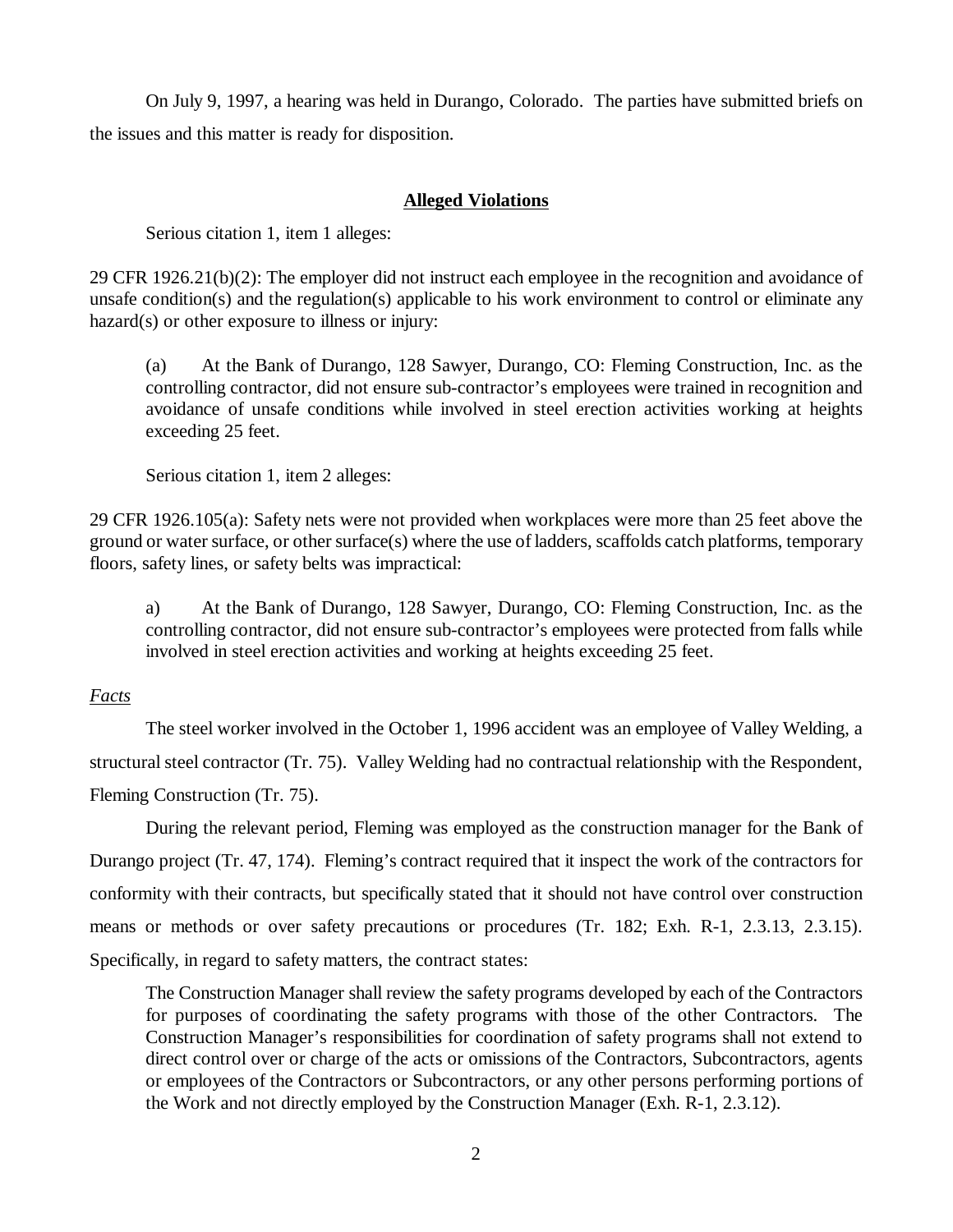Fleming had no power to enforce the contract between the owner and the owner's other contractors by stopping work (Tr. 174). However, for the most part the contractors followed his recommendations (Tr. 188). In the event a Contractor's performance was not satisfactory, Fleming's contract required it to recommend corrective courses of action to the owner (Exh. R-1, 2.3.7).

The owner, the Bank of Durango, was not directly involved in construction (Tr. 50). David Brown, vice president of the Bank of Durango, testified that Fleming Construction was hired to oversee the erection of the building and assure that construction was completed on schedule (Tr. 107). An OSHA consultant, John Hardardt, was hired to identify safety and health hazards on the work site, and to report them to Mr. Fleming, who was on site (Tr. 107-08, 191, 226-29, 234). Brown anticipated that Fleming would see to problems as they arose, by securing the cooperation of the contractor whose employees were exposed to the identified hazards (Tr. 120). If a contractor did not comply with Fleming's suggestions, Brown stated that a three way meeting between the contractor, Fleming and the bank would be arranged; the final sanction, termination of the contract, could only be taken by the bank (Tr. 121-23, 131).<sup>1</sup> Fleming had no authority to compel compliance with the contract (Tr. 201).

Scott Fleming, owner of Fleming Construction, testified that, with respect to safety, it was his job only to determine if individual contractors had developed a safety program; each contractor was responsible for the content of its own program (Tr. 177-78). Fleming testified that he was not familiar with the safety requirements of the individual trades (Tr. 177-78).

Fleming did involve itself in some safety precautions. At the suggestion of William Solecki, a concrete contractor, Fleming asked Valley Welding install stanchions for a perimeter cable which was strung around the second level deck (Tr. 153, 169). Brown testified that more than one contractor would have been exposed to fall hazards in that area, and that the responsibility for fall protection did not come under any one contractor's responsibility (Tr. 47-48, 65, 127; Exh. C-15). Fleming had the authority to coordinate the installation of the perimeter guard without clearing it with the bank (Tr. 127-28).

John Reed, the owner of Valley Welding, testified that he received construction orders from Fleming, in its capacity as construction manager, and for the most part followed them. Some orders were negotiated (Tr. 143). A week prior to the accident which led to the OSHA inspection, Fleming observed Valley Welding's steel erection crew working without fall protection as they put up the structural steel for

<sup>&</sup>lt;sup>1</sup> On January 28, 1997 the remedial procedures described by Brown were implemented in the case of another contractor whose work was deemed inadequate by Fleming, and who had not submitted an identifiable safety program. Fleming set up a three way meeting between the contractor, Fleming and the bank, during which the bank's representative was to determine whether the contractor should be kept on the job (Tr. 113-16, 124. 175).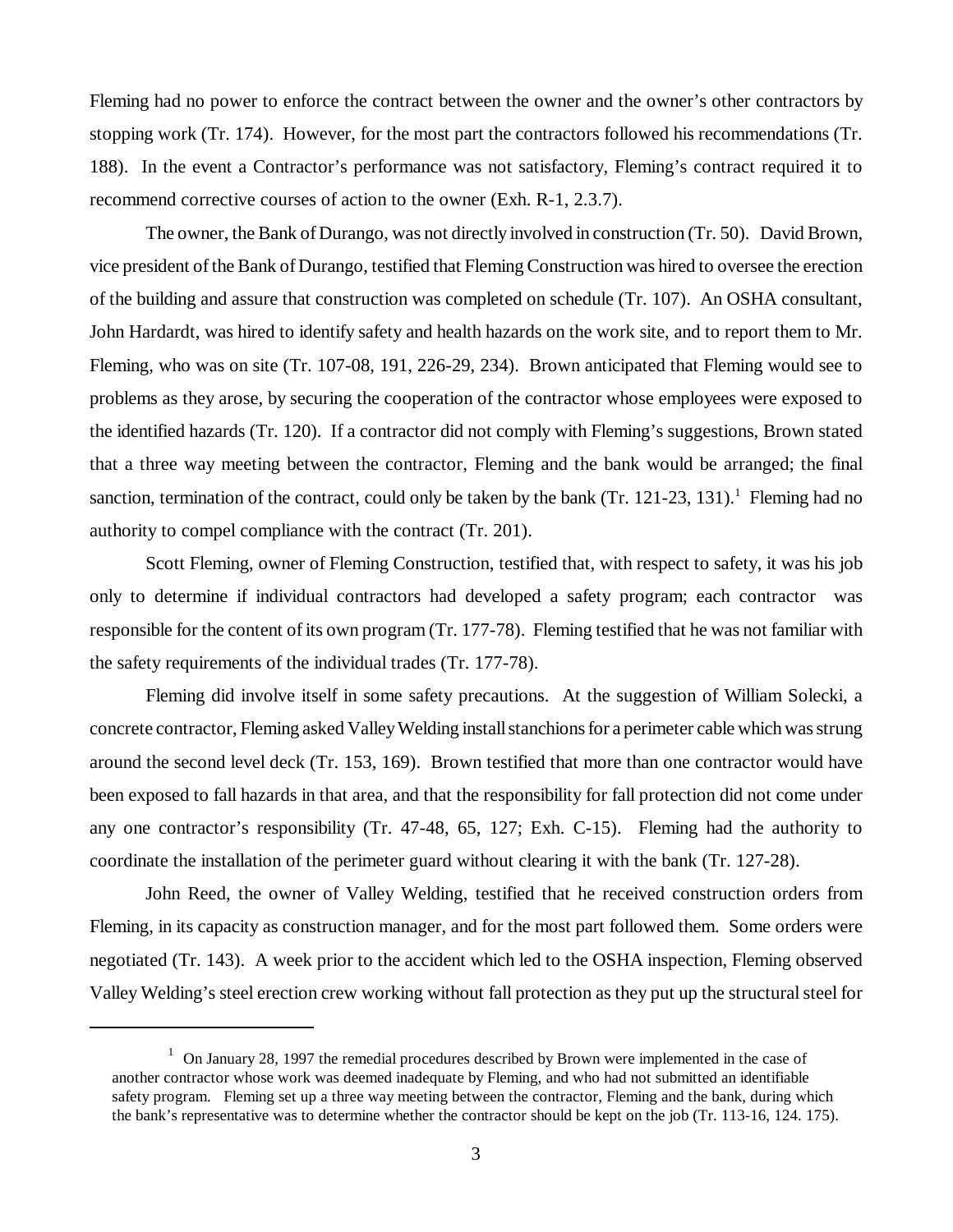the second floor (Tr. 58, 157, 185). Fleming asked why no fall protection was being used; the steel workers told him that tying off was not required during the erection of structural steel (Tr. 58, 83, 151, 193). Fleming relied on the expertise of the steel workers (Tr. 193-94); he testified that he was unaware that fall protection requirements may become applicable to steel erection where work areas are above 25 feet (Tr. 179).

#### *Discussion*

It is clear from the record that Fleming had no contractual responsibility for ensuring the safety of Valley Welding employees. The Commission, however, has held that a non-trade employer who has no contractual responsibility over safety means and measures may nevertheless be held subject to the construction standards if, notwithstanding the restrictions of its contract, it in fact exercises control over safety programs or safety precautions. *Simpson, Gumpertz & Heger, Inc.,* 15 BNA OSHC 1851, 1991-93 CCH OSHD ¶29,828 (No. 89-1300,1992), *aff'd*, 3 F.3d 1 (1st Cir. 1993)("*SGH*").

In *CH2M Hill Central Inc.*, 17 BNA OSHC 1961, 1997 CCH OSHD ¶31,303 (No. 89-1712, 1997)("*CH2M*") the Commission found the employer, an engineering firm, was subject to the Act based on its *de facto* involvement in safety issues. The Commission specifically relyed on the employer's roll in investigating into the likelihood of a hazard arising, *i.e.* the occurrence of methane gas at the site, and its "implementation of contract specifications directed specifically toward, and with the intent of eliminating, [that] substantial safety hazard . . ." *Id.* at 1972.

In *Foit-Albert Associates*, 17 BNA OSHC 1975, CCH OSHD ¶ (No. 92-654, 1997), the Commission refused to extend its holdings in *SGH* and *CH2M* to non-trade employers who did not exercise substantial supervision over matters of safety. In *Foit-Albert Associates* the Commission ruled that such an employer's mere recognition of hazards created by another contractor and expressions of concern over the implementation of safety measures did not rise to the level of supervisory responsibility.

It is clear that Fleming had nothing resembling the "global" responsibilities for determining the presence of hazards or developing and implementing safety practices that was found in *CH2M.*<sup>2</sup> The record establishes that Fleming had no responsibility for or authority to direct the safety programs of the contractors whose activities it coordinated. Fleming's duties were limited to ascertaining that each

<sup>&</sup>lt;sup>2</sup> The Secretary suggests that if a construction manager, in order to avoid a general contractor's liabilities, does not take on the responsibilities of a general contractor, no one will be responsible for overseeing the health and safety of employees on the work site (Tr. 188-89). This judge notes that the immediate employer remains responsible for assuring the safety of its employees despite the presence, or absence, of a general contractor. In this case, the victim's employer, Valley Welding, Inc. was cited for the same violations alleged against Fleming (Exh. R-17).